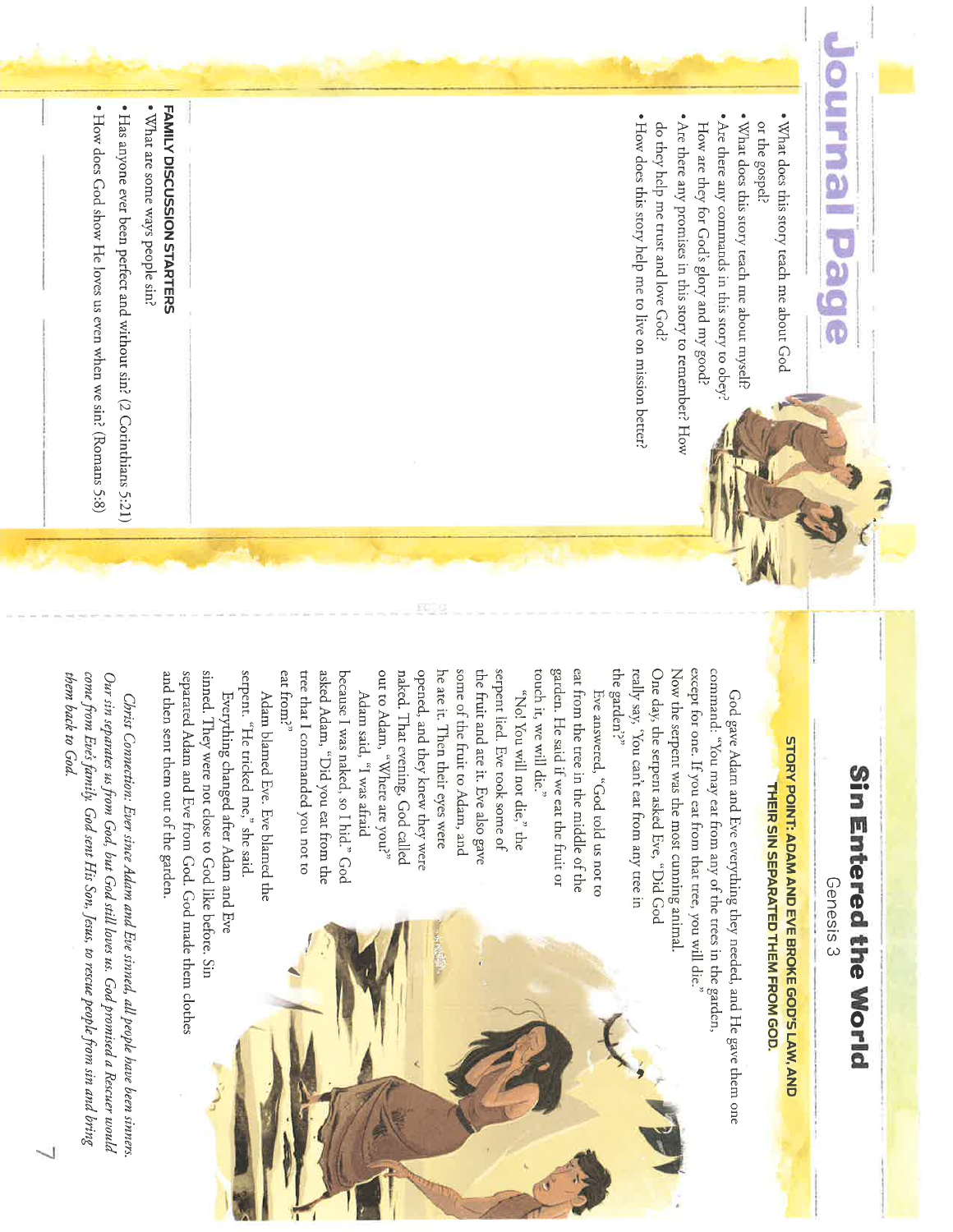

Sin Entered the World Unit 1 - Session 3 Younger Kids Activity Pages

## BIBLE STORY SUMMARY:

- God commanded Adam and Eve
- The serpent lied to Eve, and she not to eat a certain fruit.
- . Adam and Eve broke God's law, disobeyed God.
- God. and their sin separated them from

KEY PASSAGE: Colossians 1:16b-17

### **BIG PICTURE QUESTION:**

· Who is God? God is our Creator and King.

## FAMILY DISCUSSION STARTERS:

- What is sin? Who sins?
- · Why does God hate sin?
- · What did God do to save sinners?

### FAMILY ACTIVITY:

our good. unusual laws in effect around the Use the Internet to research some come up with their own silly laws with your kids, and ask them to cannot play arcade games after Georgia, USA, children under 16 world. For example, in parts of why God's laws are not silly, but for for your household. Then discuss 11:00 p.m. Talk about silly laws



**LIFEWAY KIDS APP** DOWNLOAD the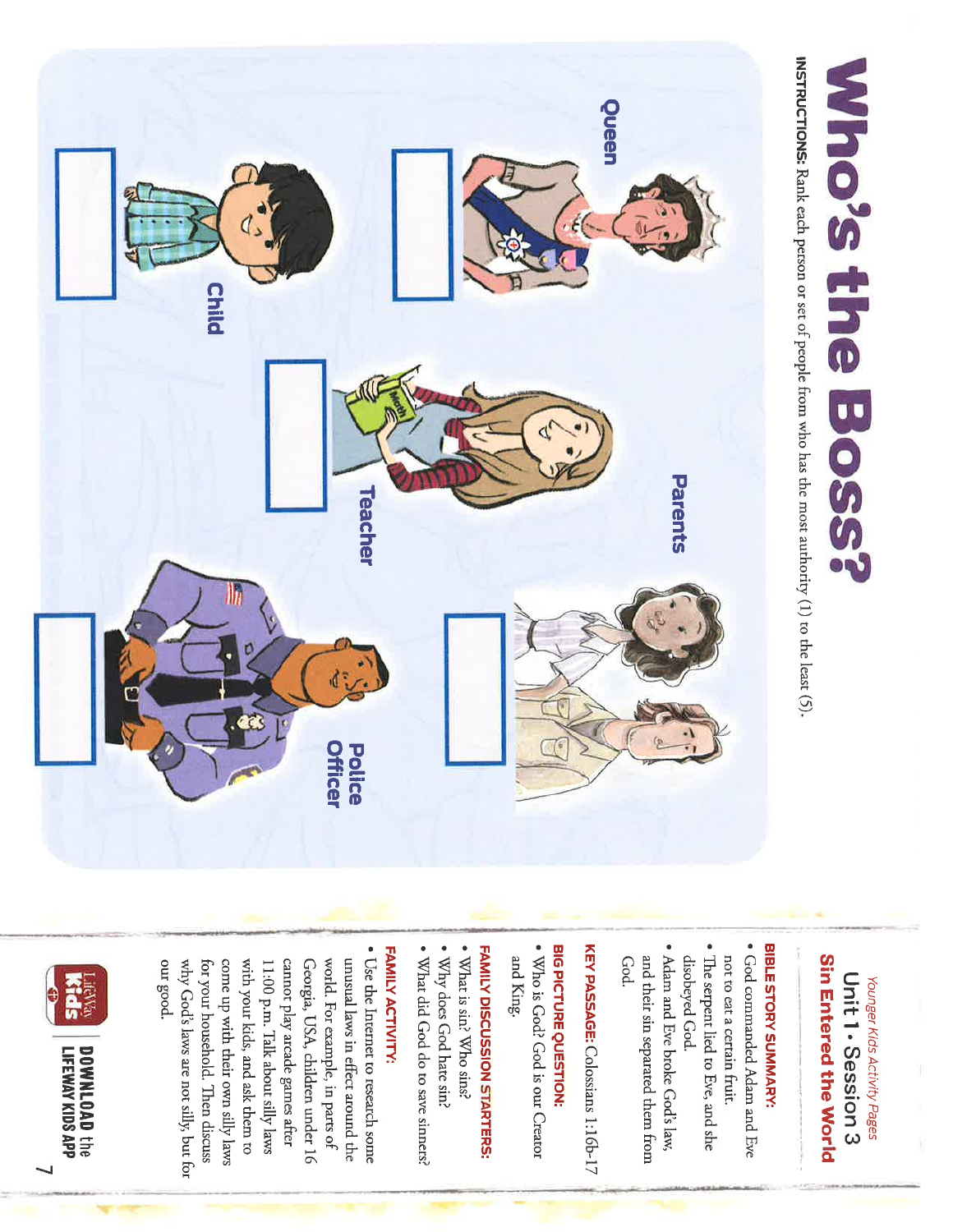

### Sin Entered the World Unit 1 - Session 3 Preschool Activity Pages

**What Changed?** 

## BIBLE STORY SUMMARY:

- . God gave Adam and Eve one rule: they could eat from any tree in the
- The serpent tricked Eve. garden, except for one.
- . Adam and Eve broke God's one
- Everything was different after rule. Adam and Eve sinned.

KEY PASSAGE: Colossians 1:16b

## **BIG PICTURE QUESTION:**

· Who is God? God is our Creator and King.

## FAMILY DISCUSSION STARTERS:

- . How did the serpent trick Eve?
- How did sin change the world?
- How does sin affect us?
- $\bullet$  Why is sin such a terrible thing? . Whom did God send to fix our sin problem?

### FAMILY ACTIVITY:

- List the rules in your household. Talk about how God's rules are for
- our good and our joy.
- . Go on a walk as a family. Notice ways sin has affected the world, repair, litter, and so forth buildings or sidewalks in need of such as overgrown or dead plants



**DOWNLOAD the LIFEWAY KIDS APP**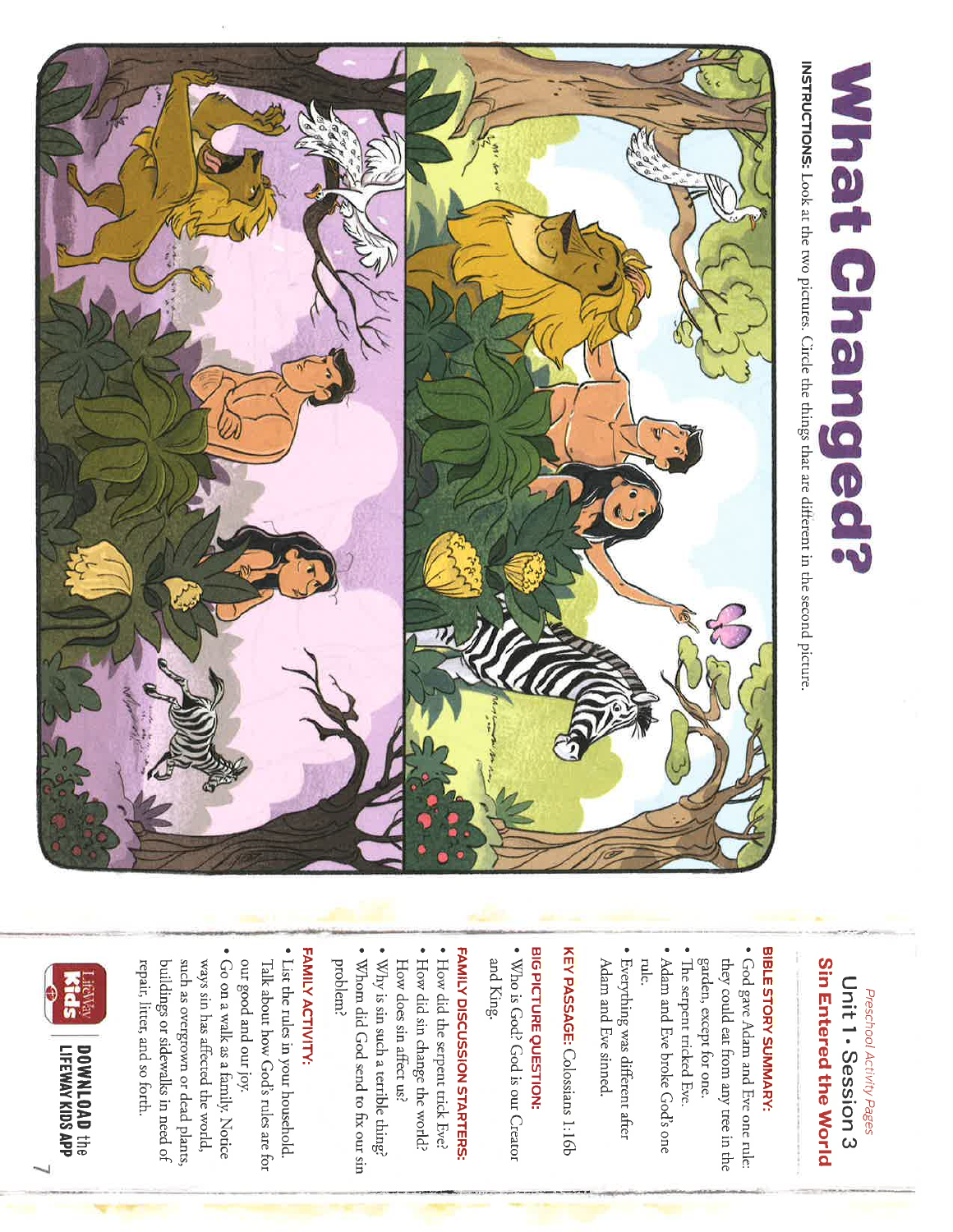### SIN ENTERED THE WORLD

Genesis 3

**Key Verse:** "All things have been created through him and for him. He is before all things, and in him all things hold together!"

Colossians 1:16b - 17

### POP CHOICES BIBLE & SCIENCE

*Supplies: balloons, markers, pointy wooden skewers, cooking oil*

### **TRUTH EXPLOSION: We honor God when we control our selfish impulses and make wise decisions.**

- 1. Stretch out the balloons and blow them half full.
- 2.Have kids draw or write a few words on their balloon about an unfair event or situation that might cause them to pop off (get upset), and talk about it as they write. **Things happen to us that aren't fair. But that doesn't mean we have to "pop off!" It's the harder choice but the right one.**
- 3. Have kids brainstorm trusting, positive responses to the situations printed on their balloons. **Because God is fair and just, we can trust him to make things come out right. God can help us develop thick skin so we don't "pop off", but choose careful responses.**
- 4. Coat a skewer with oil.
- 5.Using a gentle twisting motion, push the skewer through the "dark circle" (the thickest part of the balloon) on top. The balloon shouldn't pop. Demonstrate, then let kids try their own balloons.

### **Lab Results:**

- What kept the balloon from popping? (Careful work, going slow, self control) 1.
- Why is it sometimes hard to control ourselves when we want to "pop off"? 2.
- 3. What will help you remember to make good choices the next time you're tempted?

### **In our Bible lesson today Adam and Eve failed to control their choices and suffered the consequences. When we control our own impulses when things are unfair, we honor God with our actions and attitudes. Self-control takes the prize every time.**

### STAMP A TREE

Supplies: print out a bare tree printable, paper towel tubes, green paint, dobbers or other colors of paint

- 1.Cut paper towel tubes into 3-inch lengths. Flatten one end of each tube so the edges form a leaf shape.
- 2. Squirt green paint onto a foam plate, and invite children to drip the flattened edge of the tube into the paint and then stamp it onto their "bare" tree to create a leaf.
- Encourage them to repeat the process until their tree is full of leaves. 3.
- Give them the paint daubers to add fruit to their tree (or for older kids, have them paint fruit onto 4. their trees).

\*God filled the garden with many trees for Adam and Eve to eat from, but Adam and Eve broke God's one rule and ate from the tree God said not to. Their sin changed God's perfect world. Since then, everybody has sinned. Sin keeps us from God, but God never stops loving us. He sent His Son, Jesus, to rescue people from sin and bring them back to God.



### BEANBAG TOSS

Use masking tape or painter's tape to outline a target (three concentric circles) on the floor at one side of the room. Line up the kids on the other side of the room. Instruct players to take turns tossing a beanbag toward the target. Award a point for each beanbag that lands in the center circle. For an added challenge, have them throw with their non-dominant hand.

*How often did you miss the mark? The word sin comes from a Greek word that means "to miss the mark". When we sin, we miss the mark of God's standard for us. What did we learn about sin in today's Bible lesson?*

### DON'T COME DOWN

Invite your kids to have a competition. Explain that the kids can only win by jumping up and staying in the air. Whoever can stay in the air longest wins!

*We can't stay in the air after jumping because gravity always pulls us back to the earth. It's impossible not to come down after jumping up. On our own, we also cannot obey God. We have sin in our lives, and it is impossible for us to please God. But thankfully we have Jesus, who died for our sins, to help bring us closer to God, since we can't do it on our own.*

### SORT FRUITS & VEGGIES

Set out an assortment of fruits and vegetables (toy or real, or even printed pictures can work). Encourage your young kids to sort the items. They could sort by whether they are a fruit or a vegetable, by color, or size.

*God gave Adam and Eve all the food they needed in the garden, but they ate from the one tree God said not to eat from. Adam and Eve broke God's one rule. Everything was different after Adam and Eve sinned. Since then, everyone has sinned. Sin keeps us from God, but God never stops loving us. He sent His son, Jesus, to rescue people from sin and bring them back to God.*